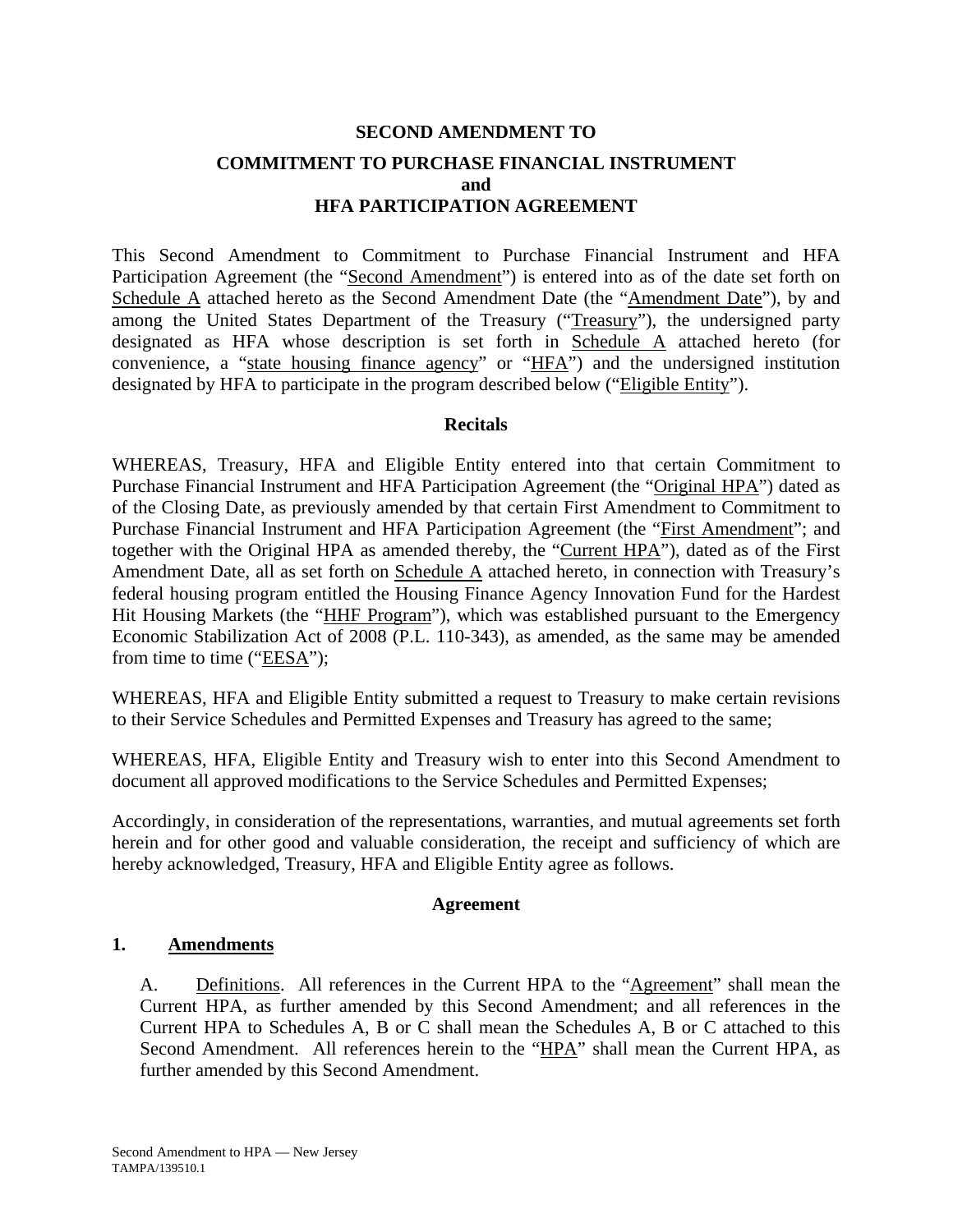B. Schedule A. Schedule A attached to the Current HPA is hereby deleted in its entirety and replaced with Schedule A attached to this Second Amendment.

C. Schedule B. Schedule B attached to the Current HPA is hereby deleted in its entirety and replaced with Schedule B attached to this Second Amendment.

D. Schedule C. Schedule C attached to the Current HPA is hereby deleted in its entirety and replaced with Schedule C attached to this Second Amendment.

## **2. Representations, Warranties and Covenants**

A. HFA and Eligible Entity. HFA and Eligible Entity, each for itself, make the following representations, warranties and covenants to Treasury and the truth and accuracy of such representations and warranties and compliance with and performance of such covenants are continuing obligations of HFA and Eligible Entity, each as to itself. In the event that any of the representations or warranties made herein cease to be true and correct or HFA or Eligible Entity breaches any of its covenants made herein, HFA or Eligible Entity, as the case may be, agrees to notify Treasury immediately and the same shall constitute an Event of Default under the HPA.

(1) HFA and Eligible Entity each hereby certifies, represents and warrants as of the date hereof that each of the representations and warranties of HFA or Eligible Entity, as applicable, contained in the HPA are true, correct, accurate and complete in all material respects as of the date hereof. All covenants of HFA or Eligible Entity, as applicable, contained in the HPA shall remain in full force and effect and neither HFA, nor Eligible Entity is in breach of any such covenant.

(2) Eligible Entity has the full corporate power and authority to enter into, execute, and deliver this Second Amendment and any other closing documentation delivered to Treasury in connection with this Second Amendment, and to perform its obligations hereunder and thereunder.

(3) HFA has the full legal power and authority to enter into, execute, and deliver this Second Amendment and any other closing documentation delivered to Treasury in connection with this Second Amendment, and to perform its obligations hereunder and thereunder.

## **3. Miscellaneous**

A. The recitals set forth at the beginning of this Second Amendment are true and accurate and are incorporated herein by this reference.

B. Capitalized terms used but not defined herein shall have the meanings ascribed to them in the HPA.

C. Any provision of the HPA that is determined to be prohibited or unenforceable in any jurisdiction shall, as to such jurisdiction, be ineffective to the extent of such prohibition or unenforceability without invalidating the remaining provisions of the HPA, and no such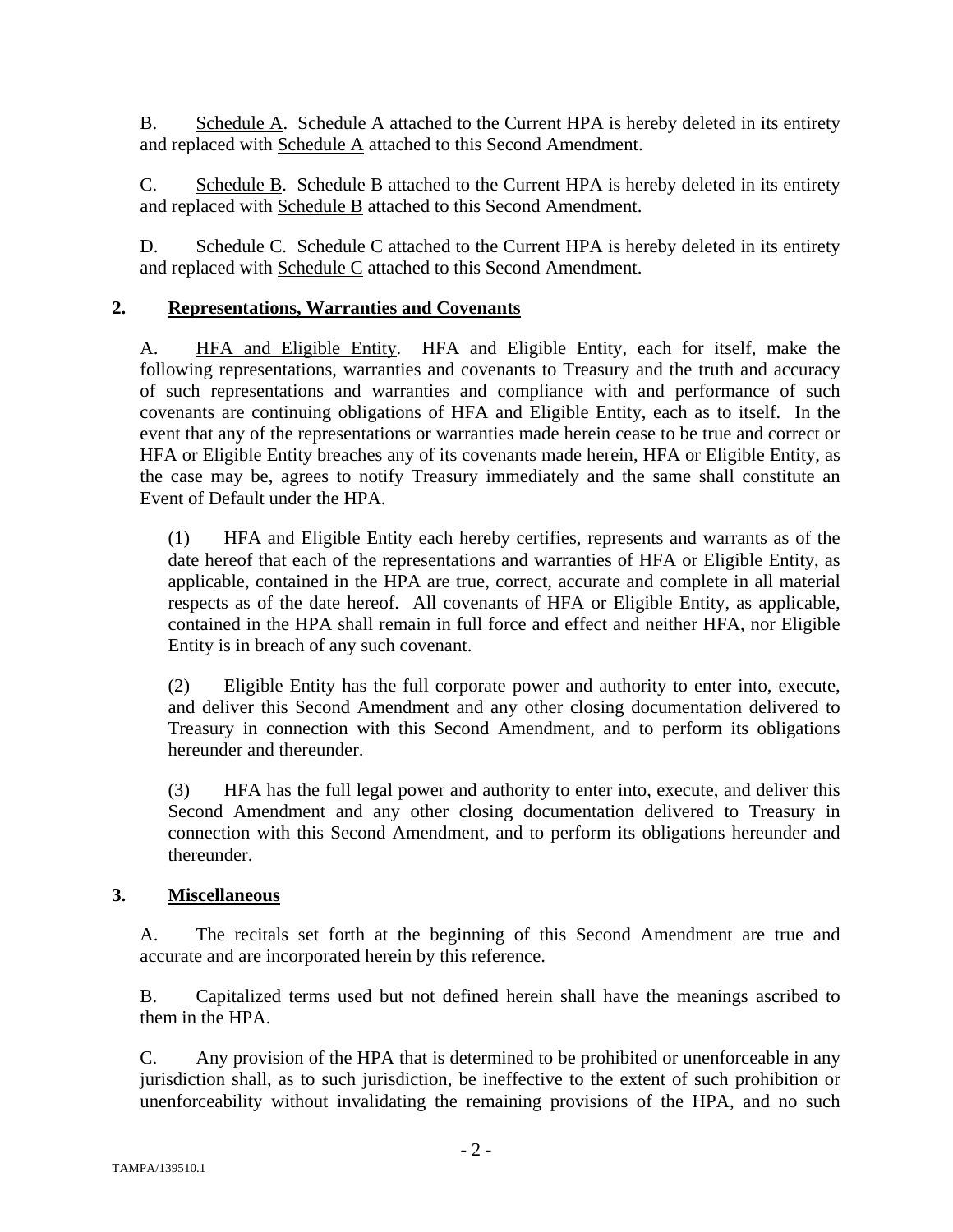prohibition or unenforceability in any jurisdiction shall invalidate such provision in any other jurisdiction.

D. This Second Amendment may be executed in two or more counterparts (and by different parties on separate counterparts), each of which shall be deemed an original, but all of which together shall constitute one and the same instrument. Facsimile or electronic copies of this Second Amendment shall be treated as originals for all purposes.

## [SIGNATURE PAGE FOLLOWS; REMAINDER OF PAGE INTENTIONALLY LEFT BLANK]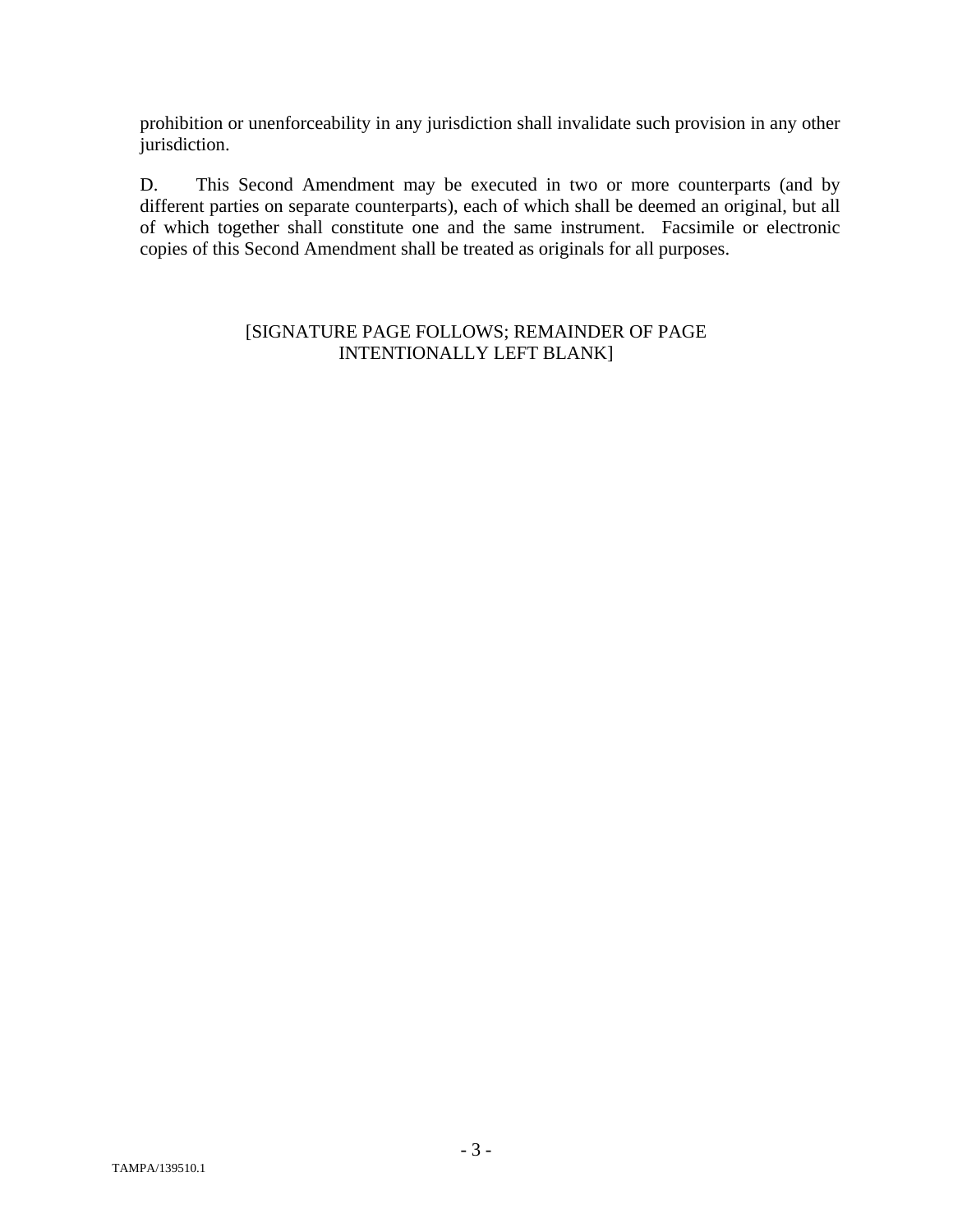**In Witness Whereof**, HFA, Eligible Entity and Treasury by their duly authorized officials hereby execute and deliver this Second Amendment to Commitment to Purchase Financial Instrument and HFA Participation Agreement as of the Amendment Date.

#### **HFA**: **TREASURY**:

NEW JERSEY HOUSING AND MORTGAGE FINANCE AGENCY UNITED STATES DEPARTMENT OF THE **TREASURY** 

By: /s/ Anthony L. Marchetta By: Name: Anthony L. Marchetta Name: Timothy G. Massad

Title: Executive Director Title: Acting Assistant Secretary for Financial Stability

#### **ELIGIBLE ENTITY**:

NEW JERSEY HOUSING AND MORTGAGE FINANCE AGENCY

By: /s/ Anthony L. Marchetta Name: Anthony L. Marchetta Title: Executive Director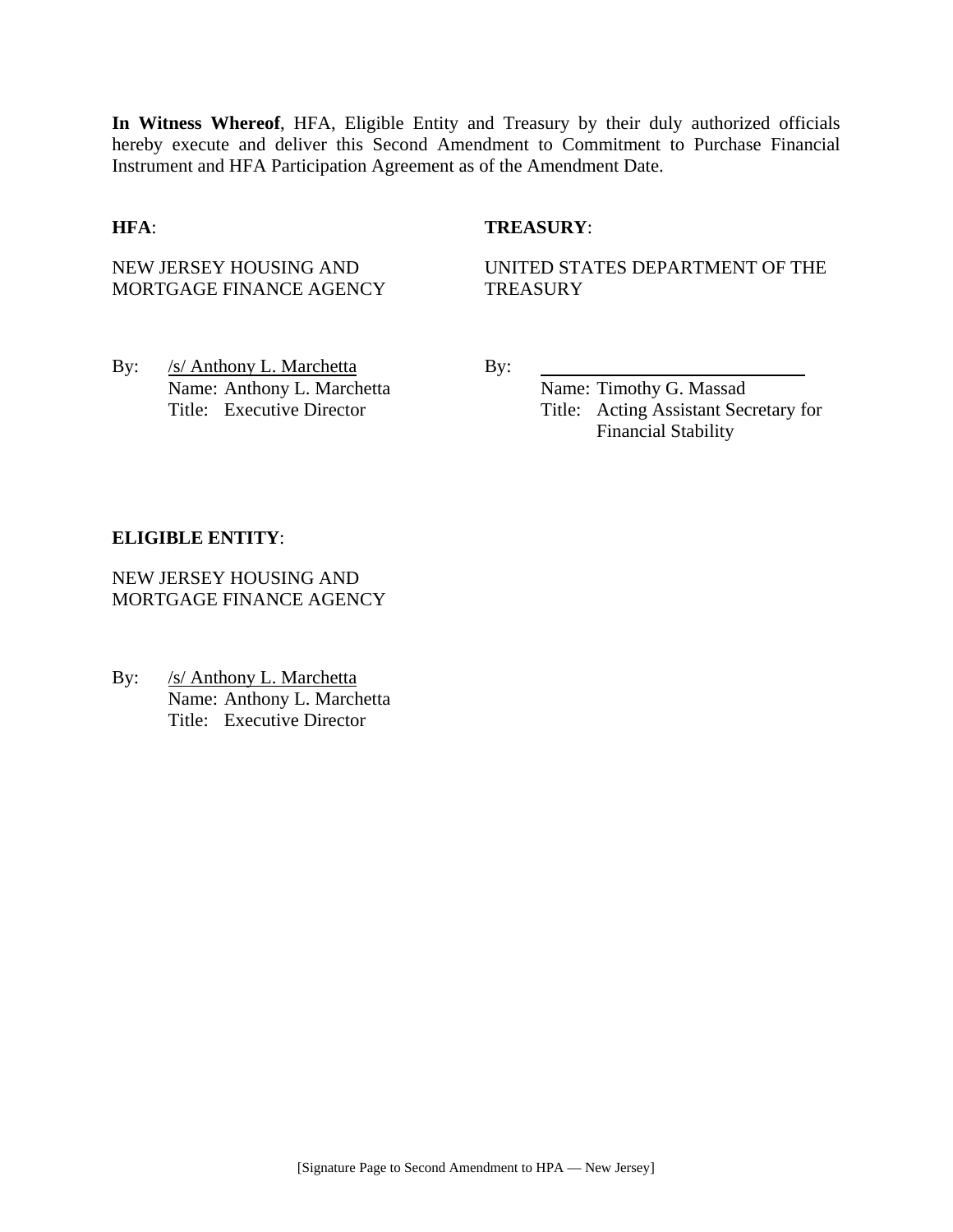In Witness Whereof, HFA, Eligible Entity and Treasury by their duly authorized officials hereby execute and deliver this Second Amendment to Commitment to Purchase Financial Instrument and HFA Participation Agreement as of the Amendment Date.

HFA:

#### **TREASURY:**

**TREASURY** 

NEW JERSEY HOUSING AND MORTGAGE FINANCE AGENCY

 $\mathbf{B} \mathbf{v}$ :

Name: Title:

 $By:$ 

Name: Timothy G. Massad Title: Acting Assistant Secretary for Financial Stability

UNITED STATES DEPARTMENT OF THE

ELIGIBLE ENTITY:

NEW JERSEY HOUSING AND MORTGAGE FINANCE AGENCY

By:

Name: Title: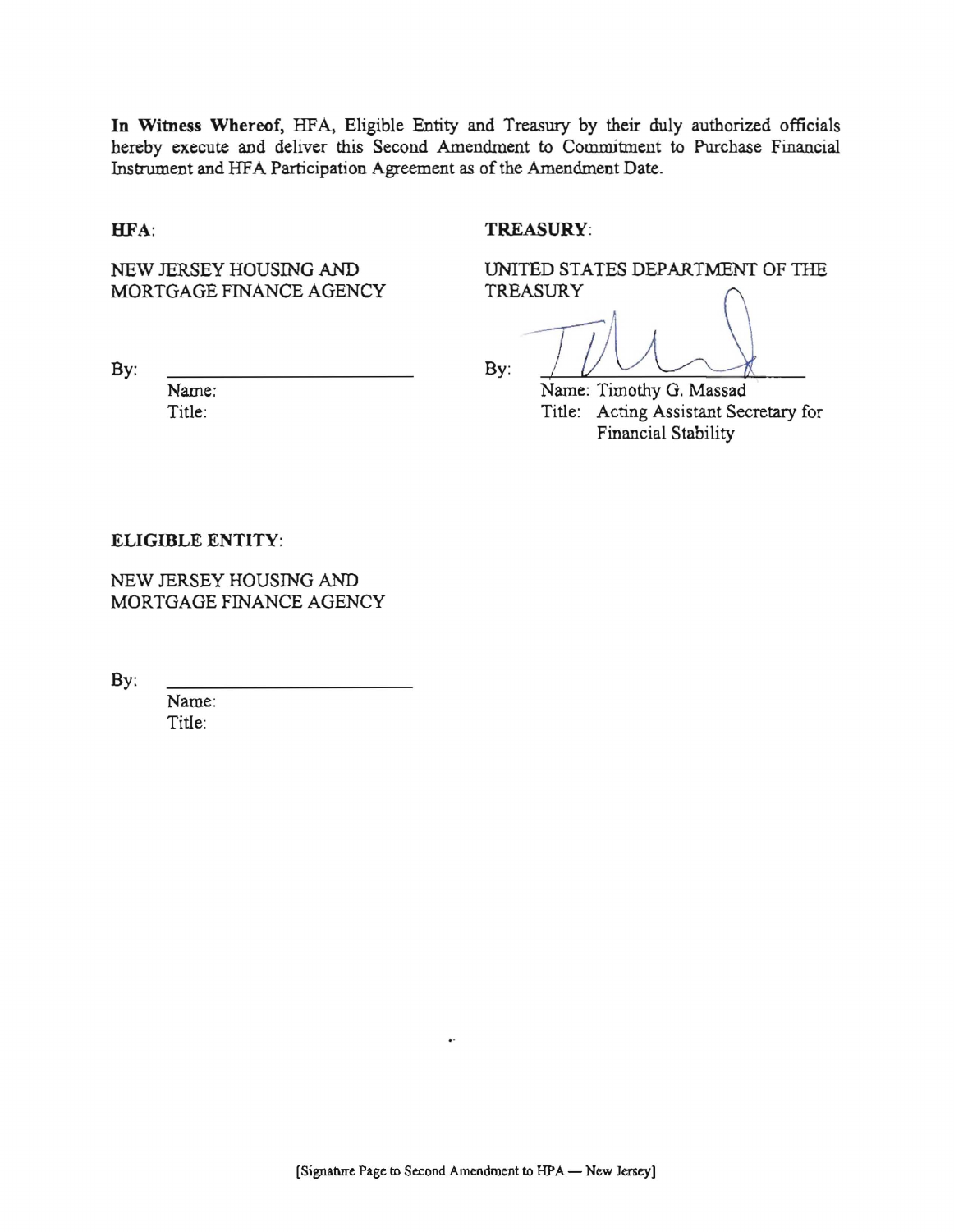# **EXHIBITS AND SCHEDULES**

- Schedule A Basic Information<br>Schedule B Service Schedules
- Schedule B Service Schedules<br>Schedule C Permitted Expenses
- Permitted Expenses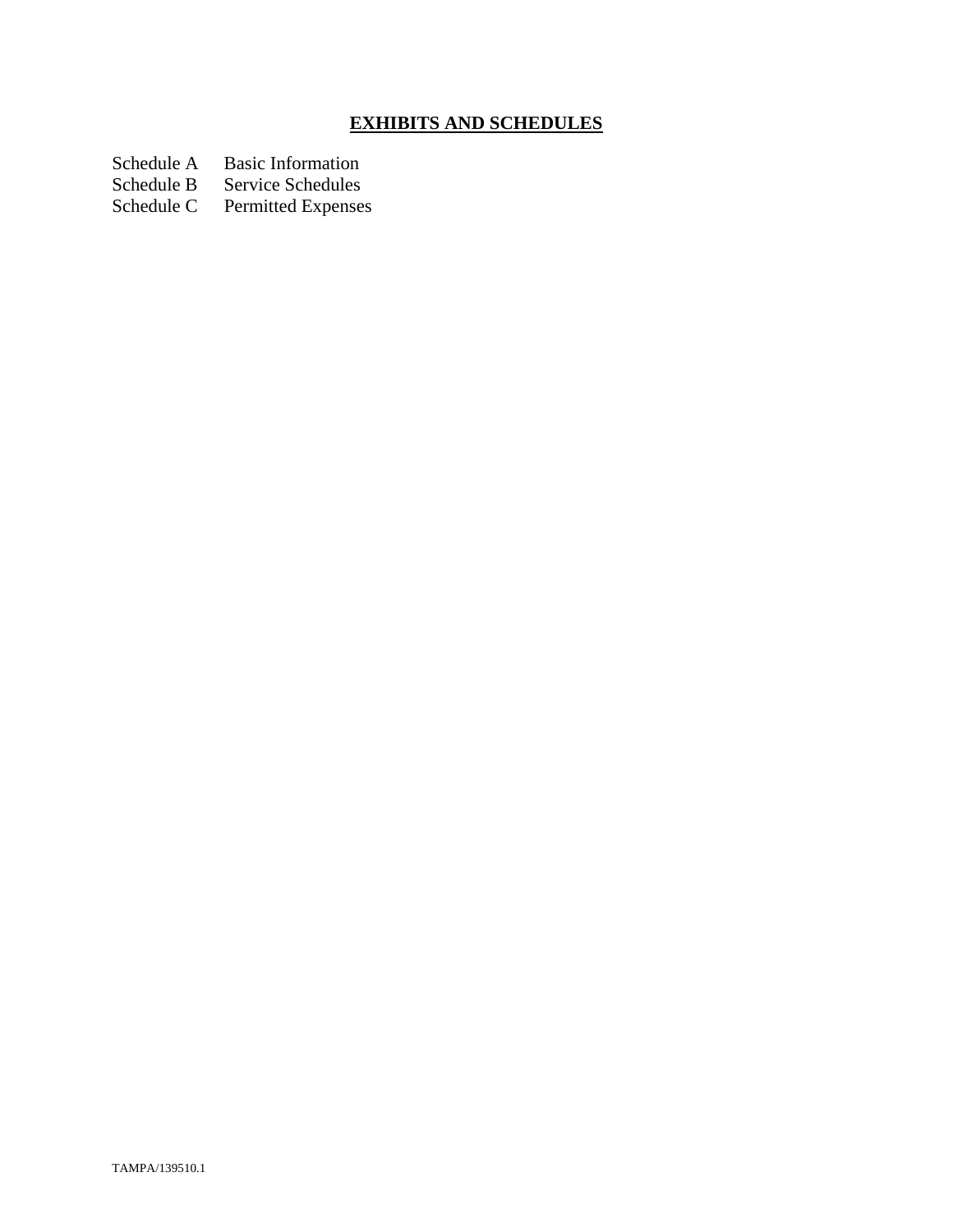## **SCHEDULE A**

## **BASIC INFORMATION**

| Eligible Entity Information:            |                                                                                                                                                                 |  |
|-----------------------------------------|-----------------------------------------------------------------------------------------------------------------------------------------------------------------|--|
| Name of the Eligible Entity:            | New Jersey Housing and Mortgage Finance<br>Agency <sup>1</sup>                                                                                                  |  |
| Corporate or other organizational form: | body, politic and corporate of the State of<br>New Jersey established and existing under<br>the New Jersey Statutes Annotated<br>$(N.J.S.A.)$ § 55:14K et. seq. |  |
| Jurisdiction of organization:           | New Jersey                                                                                                                                                      |  |
| Notice Information:                     |                                                                                                                                                                 |  |

| <b>HFA</b> Information:<br>Name of HFA: | New Jersey Housing and Mortgage Finance Agency                                                                                                                 |  |
|-----------------------------------------|----------------------------------------------------------------------------------------------------------------------------------------------------------------|--|
| Organizational form:                    | body, politic and corporate of the State of<br>New Jersey established and existing under<br>the New Jersey Statutes Annotated<br>$(N.J.S.A.)$ § 55:14 et. seq. |  |
| Date of Application:                    | September 1, 2010                                                                                                                                              |  |
| Date of Action Plan:                    | September 1, 2010                                                                                                                                              |  |
| Notice Information:                     | Same as Notice Information for Eligible<br>Entity                                                                                                              |  |
| <b>Program Participation Cap:</b>       | \$300,548,144.00                                                                                                                                               |  |

<sup>1</sup> References in the Agreement to the term "HFA" shall mean the New Jersey Housing and Mortgage Finance Agency ("NJHMFA") in its capacity as an HFA as such term is used in the Agreement; references in the Agreement to the term "Eligible Entity" shall mean NJHMFA, in its capacity as Eligible Entity as such term is used in the Agreement.

<u>.</u>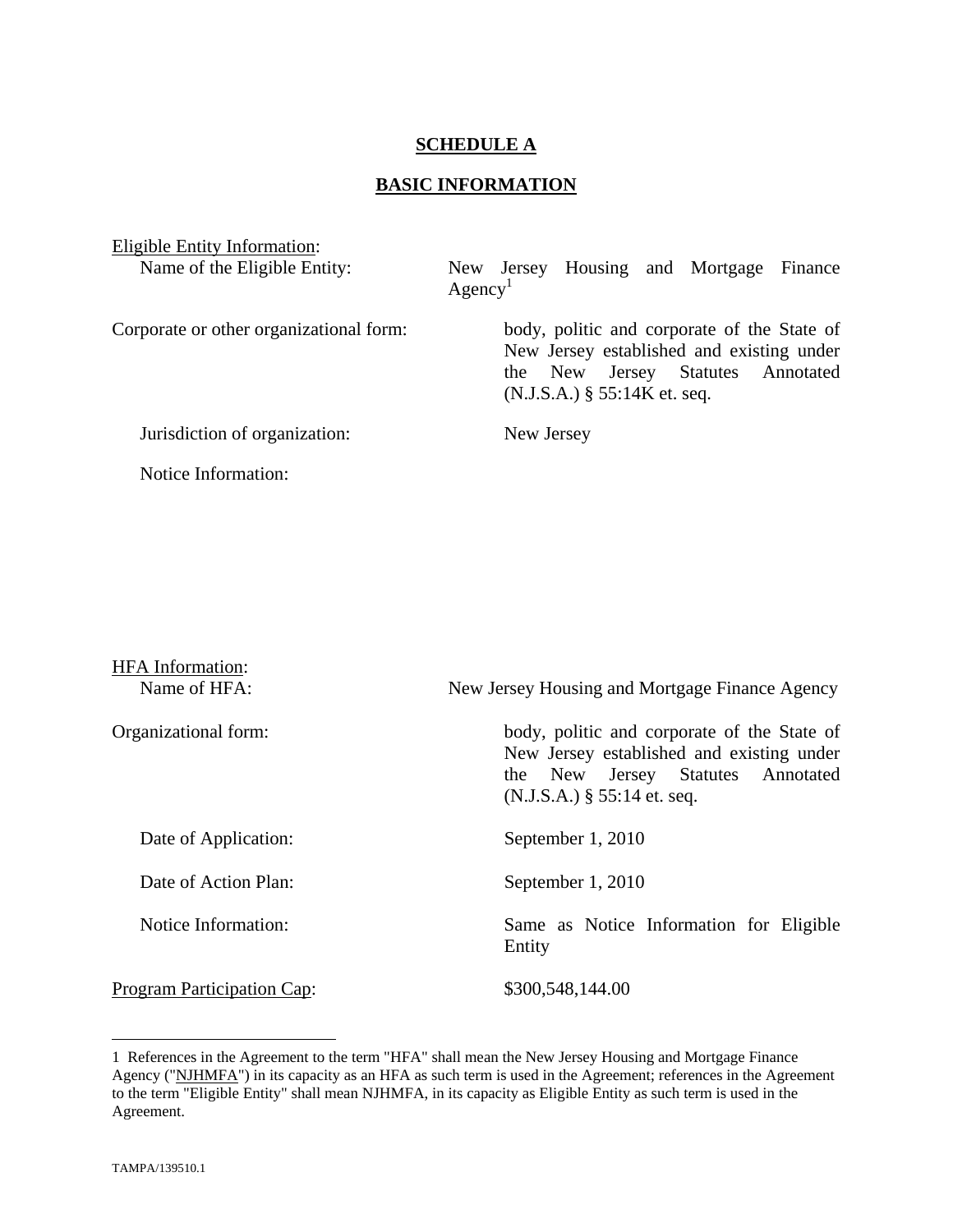| Portion of Program Participation Cap                   |                                                                                                                                                        |
|--------------------------------------------------------|--------------------------------------------------------------------------------------------------------------------------------------------------------|
| Representing Original HHF Funds:                       | N/A                                                                                                                                                    |
| Portion of Program Participation Cap                   |                                                                                                                                                        |
| <b>Representing Unemployment HHF Funds:</b>            | \$112,200,637.00                                                                                                                                       |
| Permitted Expenses:                                    | \$38,615,000.00                                                                                                                                        |
| <b>Closing Date:</b>                                   | September 23, 2010                                                                                                                                     |
| <b>First Amendment Date:</b>                           | September 29, 2010                                                                                                                                     |
| <b>Second Amendment Date:</b>                          | December 16, 2010                                                                                                                                      |
| <b>Eligible Entity Depository Account Information:</b> | See account information set forth in the<br>Depository Account Control Agreement<br>between Treasury and Eligible Entity<br>regarding the HHF Program. |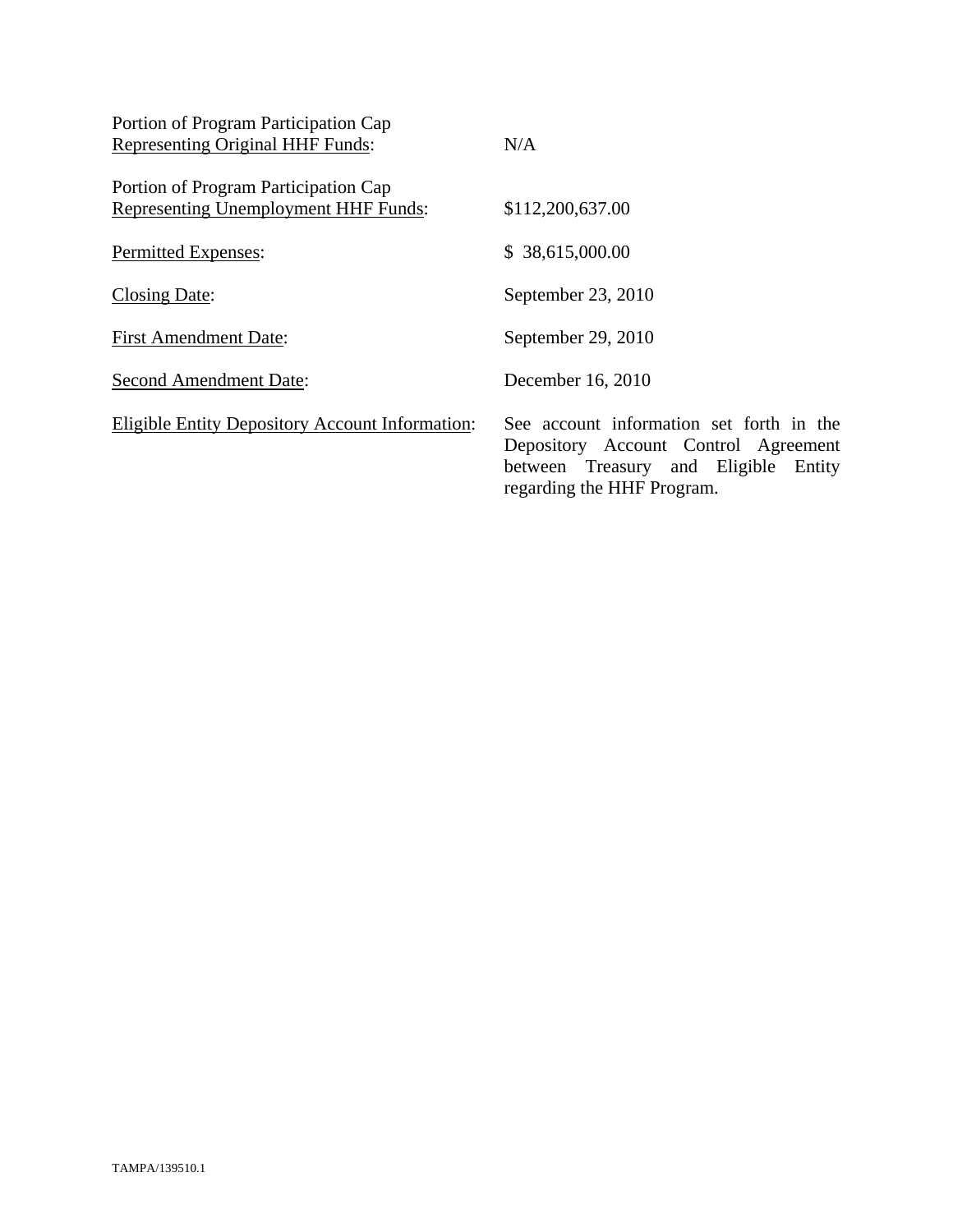## **SCHEDULE B**

## **SERVICE SCHEDULES**

The Service Schedules attached as Schedule B to the Current HPA are hereby deleted in their entirety and replaced with the attached Service Schedules (numbered sequentially as Service Schedule B-1, Service Schedule B-2, et. seq.), which collectively comprise Schedule B to the HPA.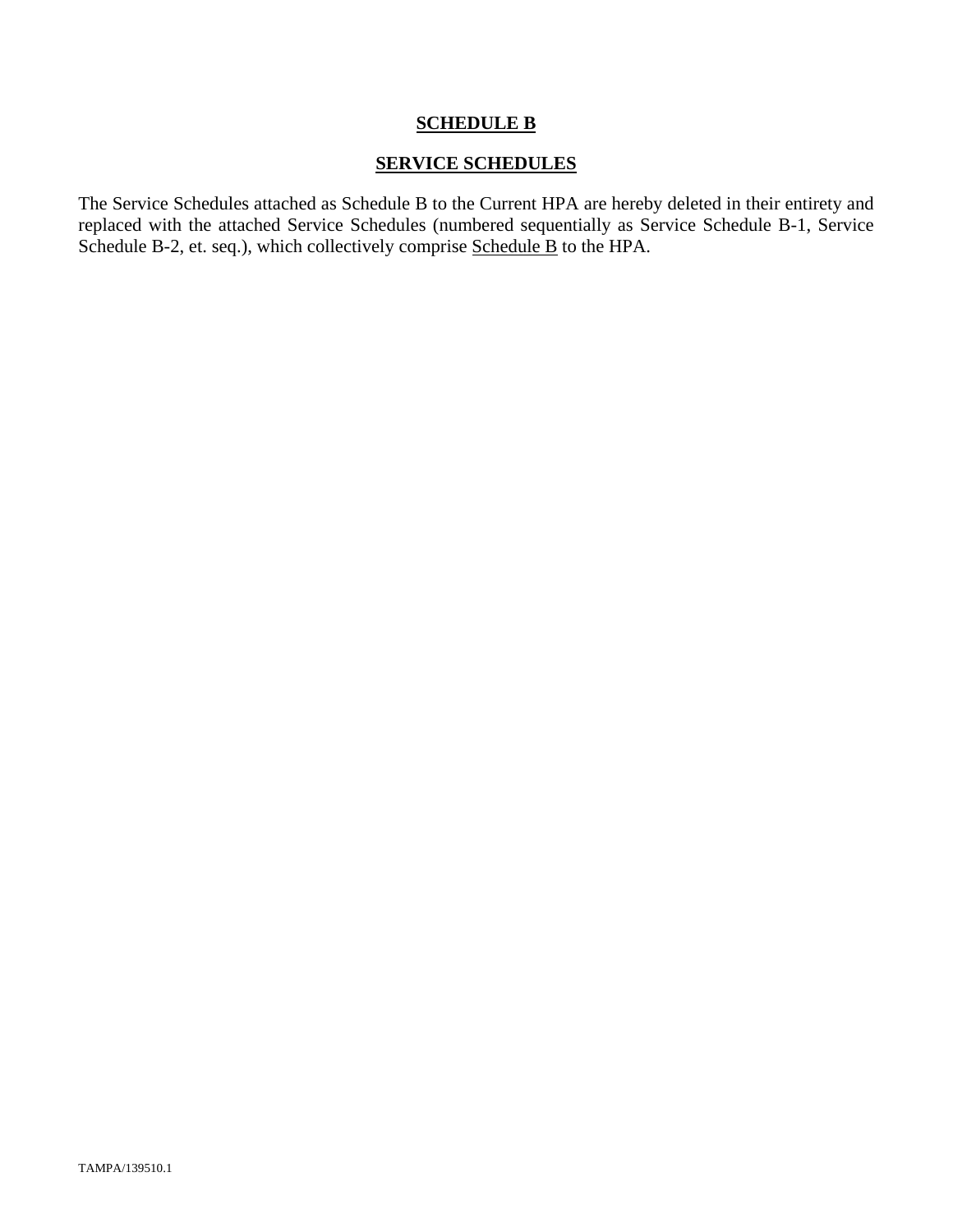# **New Jersey Housing and Mortgage Finance Agency**

# **NEW JERSEY HOMEKEEPER PROGRAM (NJHK)**

# **Summary Guidelines**

| 1. Program Overview | The New Jersey Housing and Mortgage Finance Agency<br>(NJHMFA) has created the New Jersey HomeKeeper Program<br>(NJHK).                                                                                                                                                                                                                                                                                                                                                                                                                                                                                                                                   |
|---------------------|-----------------------------------------------------------------------------------------------------------------------------------------------------------------------------------------------------------------------------------------------------------------------------------------------------------------------------------------------------------------------------------------------------------------------------------------------------------------------------------------------------------------------------------------------------------------------------------------------------------------------------------------------------------|
|                     | This program will provide 0% interest rate, deferred-payment<br>mortgage loans to unemployed and substantially underemployed<br>homeowners who, through no fault of their own, are financially<br>unable to make their mortgage payments and are in danger of<br>losing their homes to foreclosure. While the homeowner seeks<br>work or job training for a new career, NJHK loan proceeds may<br>be used to cover mortgage arrearages and/or an approved amount<br>of homeowner monthly mortgage payments including principal<br>and interest, property taxes, property insurance, mortgage<br>insurance and, if applicable, homeowner association dues. |
|                     | The housing counseling agency shall recommend - and the NJHK<br>staff shall review for approval $-$ a plan of action for each<br>homeowner that addresses the proposed use of NJHK mortgage<br>loan proceeds for these key purposes:                                                                                                                                                                                                                                                                                                                                                                                                                      |
|                     | • One-time payment to settle mortgage<br>arrearages<br>accumulated during a period of unemployment [Note:<br>Assistance may only cover arrearages accumulated during<br>unemployment<br>period<br>substantial<br>of<br><b>or</b><br>a<br>underemployment.] for homeowners who experienced lost<br>employment income and have since found new work but<br>need help to bring their mortgage current; and/or                                                                                                                                                                                                                                                |
|                     | <b>Payment of arrearages as needed and an approved amount</b><br>of mortgage payment assistance while the homeowner<br>actively seeks work or participates in an approved job<br>training program. The homeowner will be expected to<br>report on and document employment status on a regular<br>basis in accordance with program requirements.                                                                                                                                                                                                                                                                                                           |
|                     | The maximum NJHK mortgage loan amount shall be \$48,000.<br>All loan proceeds shall be held in escrow by the NJHK and may<br>be used to pay existing mortgage arrearages and/or an approved<br>amount of the homeowner's existing mortgage payments each<br>month for a period of time not exceeding 24 months. Existing                                                                                                                                                                                                                                                                                                                                  |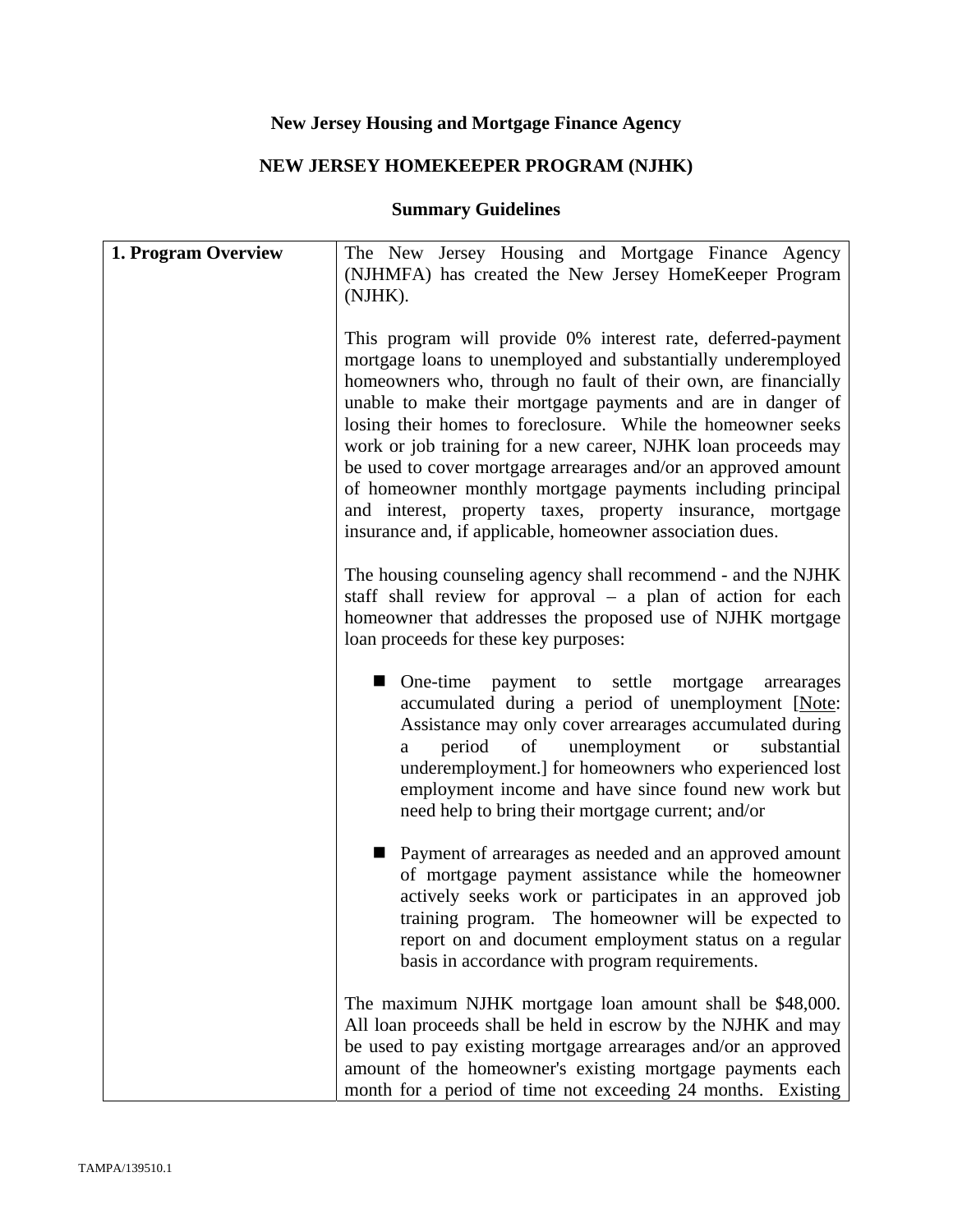|                                                                                | mortgage payments include principal and interest, property taxes,<br>homeowner insurance, mortgage insurance and homeowner<br>association dues (if any).                                                                                                                                                                                                                                                                                                                                    |
|--------------------------------------------------------------------------------|---------------------------------------------------------------------------------------------------------------------------------------------------------------------------------------------------------------------------------------------------------------------------------------------------------------------------------------------------------------------------------------------------------------------------------------------------------------------------------------------|
| 2. Program Goals                                                               | The goal of the NJHK Program is to promote neighborhood<br>stability in New Jersey communities by providing assistance with<br>mortgage arrears and mortgage payments to eligible homeowners<br>who, through no fault of their own, are in danger of foreclosure<br>due to a temporary loss of employment or unexpected substantial<br>underemployment and are in the process of seeking work or job<br>training that will enable them to resume making their mortgage<br>payments in full. |
| 3. Target Population /<br><b>Areas</b>                                         | The program will be offered statewide.                                                                                                                                                                                                                                                                                                                                                                                                                                                      |
| <b>4. Program Allocation</b><br>(Excluding Administrative<br><b>Expenses</b> ) | \$261,933,144.00                                                                                                                                                                                                                                                                                                                                                                                                                                                                            |
| <b>5. Borrower Eligibility</b><br><b>Criteria</b>                              | Eligible homeowners are not subject to maximum household<br>income limits. Homeowners must be in danger of foreclosure due<br>to a temporary loss of employment-related household income that<br>occurred through no fault of their own.<br>In addition to meeting other program underwriting criteria,                                                                                                                                                                                     |
|                                                                                | eligible homeowners:<br>May be current on mortgage payments but are expected to<br>become delinquent within a 90-day period due to loss of<br>employment income OR may be 30 days or more<br>delinquent on mortgage payments due to loss of<br>employment income;                                                                                                                                                                                                                           |
|                                                                                | Must provide a notarized financial Hardship Affidavit<br>attesting to their inability to make mortgage payments.<br>Loss of employment must be documented in accordance<br>with program underwriting requirements, including<br>evidence from the state unemployment office or, if<br>unavailable, a notarized letter from the former employer<br>indicating the unemployment or underemployment was<br>not the fault of the borrower;                                                      |
|                                                                                | Must have paid all mortgage payments satisfactorily prior<br>to the unemployment or substantial underemployment;                                                                                                                                                                                                                                                                                                                                                                            |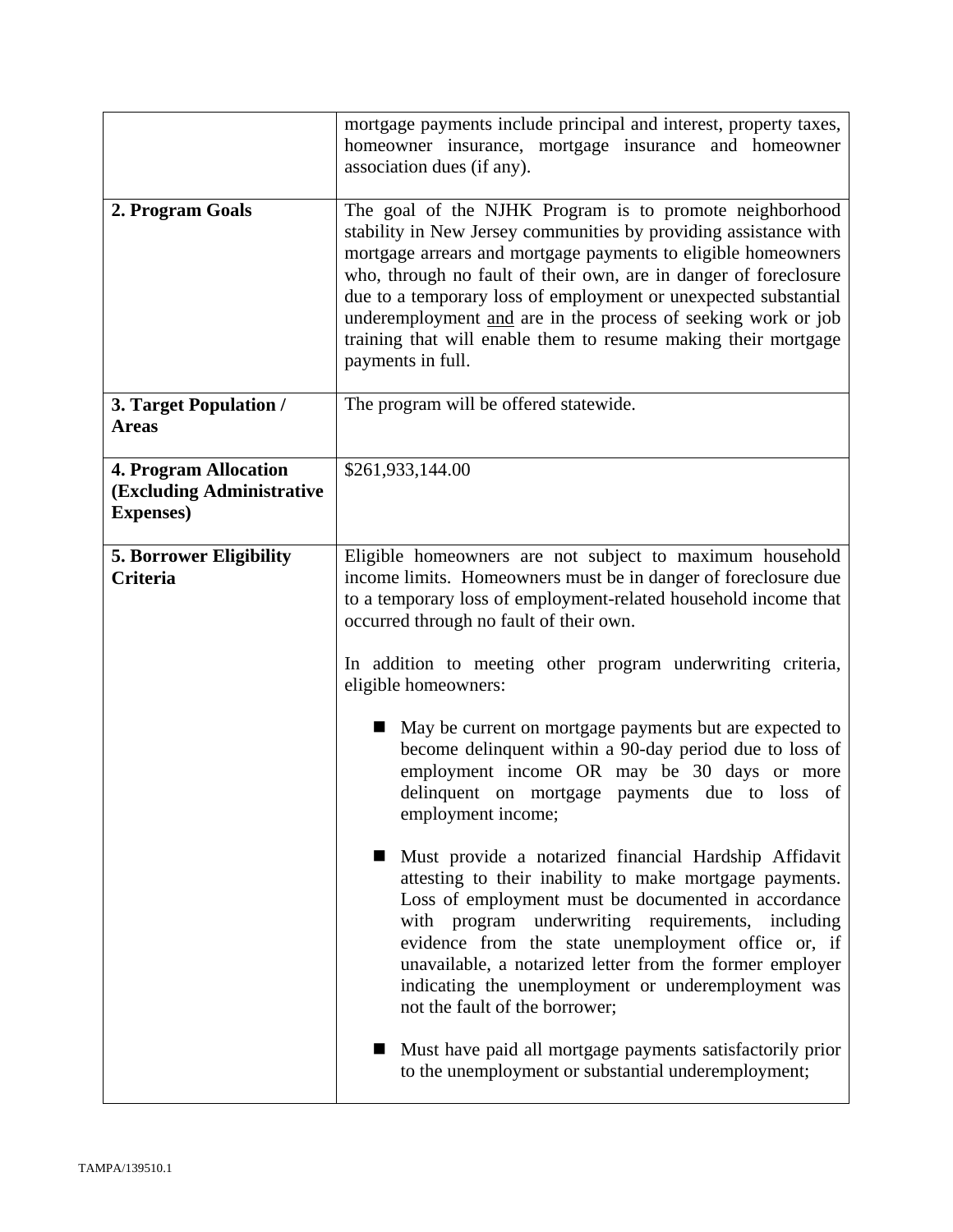|                                                   | • Must exhaust other available financial resources/assets<br>(excluding recognized retirement and education savings<br>plans) before qualifying for assistance, except that they<br>may keep liquid assets amounting to a maximum of six<br>months of mortgage payments;                                      |
|---------------------------------------------------|---------------------------------------------------------------------------------------------------------------------------------------------------------------------------------------------------------------------------------------------------------------------------------------------------------------|
|                                                   | Must be paying, as a result of employment income loss,<br>more than 31% of gross household income each month to<br>cover all existing mortgage payments (including principal<br>and interest, property taxes, homeowners insurance,<br>mortgage insurance and, if applicable, homeowner<br>association fees); |
|                                                   | Must have no more than a combined total of \$429,619 for<br>a one-unit dwelling or \$550,005 for a two-family dwelling<br>in outstanding principal balance due on all existing<br>mortgage loan(s) on the home at the time of application;                                                                    |
|                                                   | Must have a combined loan-to-value ratio of no more than<br>125% for all mortgages on the home, including the<br>proposed NJHK mortgage; and                                                                                                                                                                  |
|                                                   | Must participate and cooperate in sessions with an NJHK-<br>approved housing counseling agency, which will help<br>provide advice on all available programs and solutions for<br>the homeowner, including the NJHK.                                                                                           |
|                                                   | NJHK assistance shall be provided on a first come, first served<br>basis.                                                                                                                                                                                                                                     |
| 6. Property / Loan<br><b>Eligibility Criteria</b> | The eligible homeowner must own and occupy a home located in<br>New Jersey and must have acquired the home on or before<br>January 1, 2009.                                                                                                                                                                   |
|                                                   | The home must contain one or two dwelling units, be an attached<br>or detached house a condominium unit or a manufactured home<br>on a foundation permanently affixed to real property owned by<br>the homeowner.                                                                                             |
| <b>7. Program Exclusions</b>                      | Homeowners owning other real estate (including, but not limited<br>to, a timeshare) at the time of application are ineligible.                                                                                                                                                                                |
| <b>8. Structure of Assistance</b>                 | All assistance shall be provided to the homeowner in the form of<br>a 0% interest rate, deferred-payment, non-recourse loan secured<br>by a mortgage that will be recorded and will take a junior lien<br>position on the home. This NJHK mortgage loan shall require no                                      |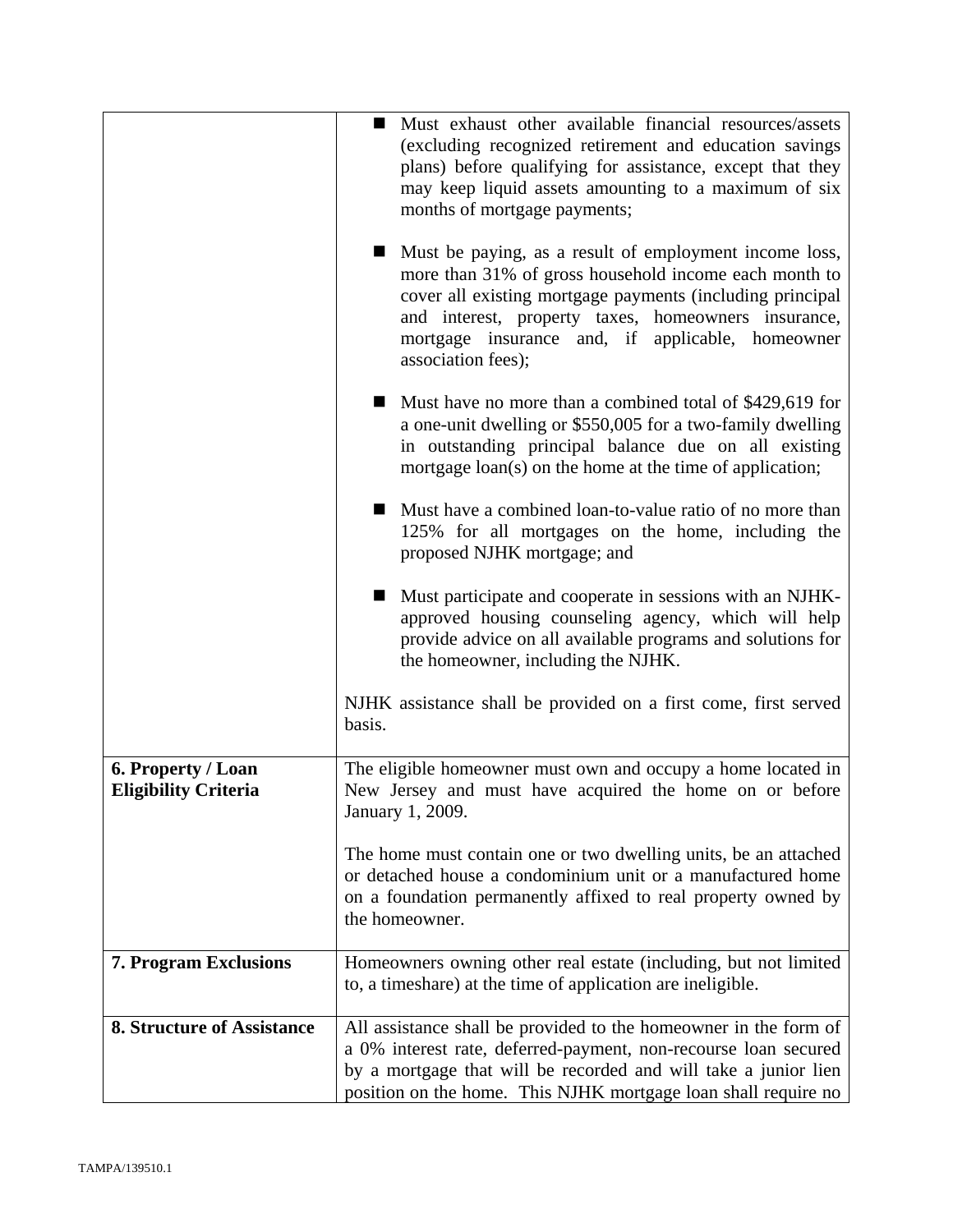|                                                            | monthly payments from the homeowner.                                                                                                                                                                                                                                                                                                                                                                                                                                                                                                                                                                                                         |
|------------------------------------------------------------|----------------------------------------------------------------------------------------------------------------------------------------------------------------------------------------------------------------------------------------------------------------------------------------------------------------------------------------------------------------------------------------------------------------------------------------------------------------------------------------------------------------------------------------------------------------------------------------------------------------------------------------------|
|                                                            | Within the first five years of the closing date of the NJHK<br>mortgage loan, the full amount of the NJHK mortgage loan shall<br>be due and payable upon the sale or upon the transfer or upon the<br>refinance of the property (except for a lower rate/term refinance)<br>or if the applicant ceases to occupy the property as his/her<br>primary residence in the event there are sufficient equity proceeds<br>available from such transaction. After the fifth year, the NJHK<br>mortgage loan amount shall be forgiven 20% per year, to be<br>forgiven in full at the end of the tenth year.                                           |
|                                                            | All borrowers will be required to sign and acknowledge the<br>program guidelines and any and all other program requirements,<br>including employment status reporting.                                                                                                                                                                                                                                                                                                                                                                                                                                                                       |
|                                                            | Any funds repaid to the NJHK by NJHK recipients in accordance<br>with established program guidelines will be recaptured and may<br>be used to assist additional homeowners up to December 31,<br>2017. After this date, all remaining and recaptured funds will be<br>returned to the U.S. Treasury.                                                                                                                                                                                                                                                                                                                                         |
| 9. Per Household<br><b>Assistance</b>                      | The average NJHK mortgage loan amount per household is<br>expected to be \$38,000.                                                                                                                                                                                                                                                                                                                                                                                                                                                                                                                                                           |
| <b>10. Duration of Assistance</b>                          | Each borrower may receive up to 24 months of assistance. Any<br>reinstatement/arrearage assistance will be a one time payment.                                                                                                                                                                                                                                                                                                                                                                                                                                                                                                               |
| 11. Estimated Number of<br><b>Participating Households</b> | of participating<br>The<br>estimated number<br>households<br>is<br>approximately 6,900 assuming an average assistance loan of<br>\$38,000.                                                                                                                                                                                                                                                                                                                                                                                                                                                                                                   |
| 12. Program Inception /<br><b>Duration</b>                 | It is anticipated that the program will start with a 3 month pilot<br>program to begin within 90 days of U.S. Treasury's funding. At<br>the end of the 3-month period, NJHMFA along with key<br>stakeholders will review the NJKA Program and make the<br>necessary changes, as are approved by Treasury, in order to better<br>serve New Jersey's unemployed and substantially underemployed<br>homeowners. Mortgage loan originations with this funding will<br>take place over a three-year period until funds are exhausted.<br>Subsequent originations may be made up to December 31, 2017<br>using any homeowner loan repayment funds. |
| 13. Program Interactions<br>with Other HFA Programs        | Homeowners shall be provided all available options for assistance<br>during their sessions with participating housing counseling<br>agencies.                                                                                                                                                                                                                                                                                                                                                                                                                                                                                                |
|                                                            |                                                                                                                                                                                                                                                                                                                                                                                                                                                                                                                                                                                                                                              |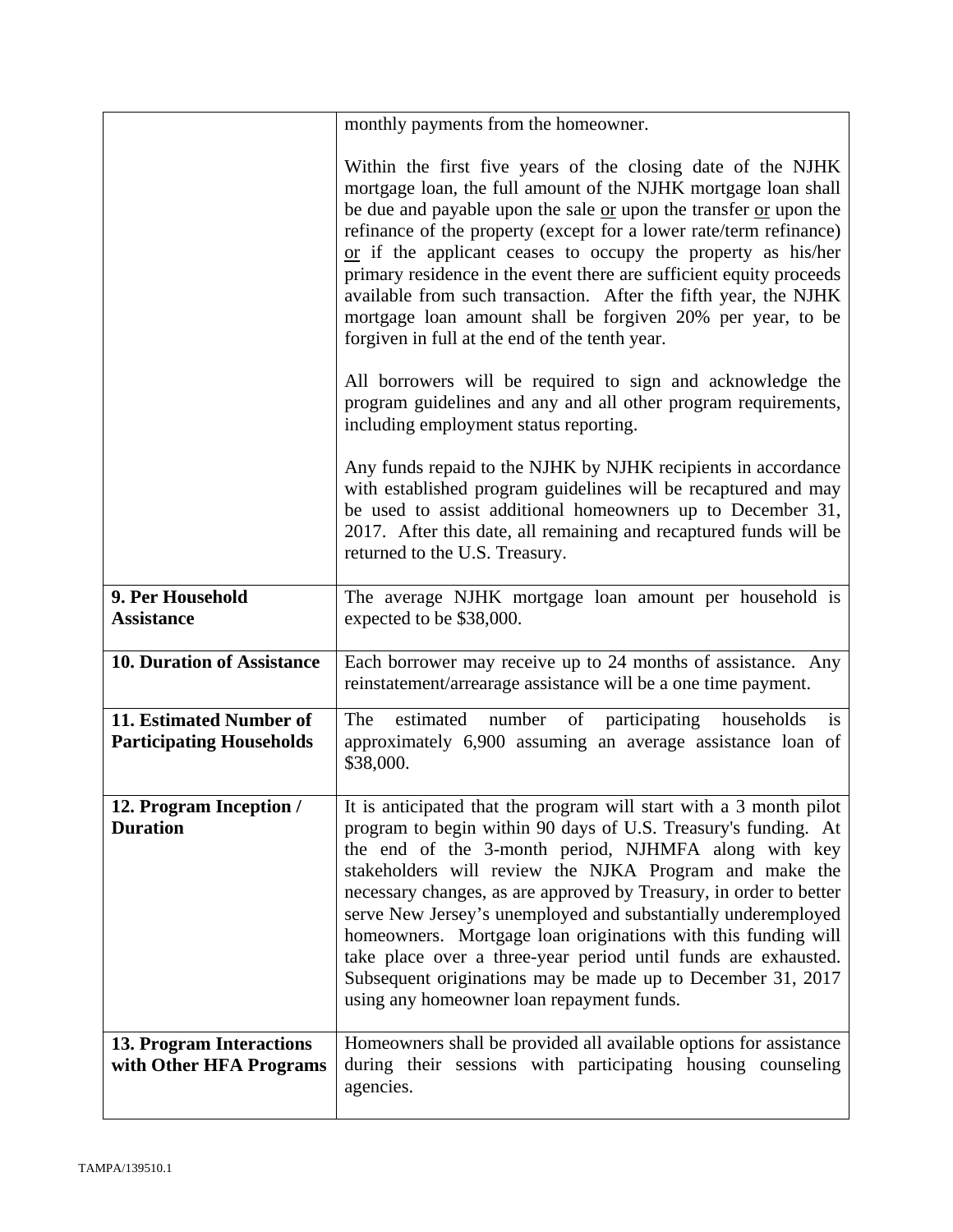|                                                                  | Homeowners may also access more than one of the NJHMFA's<br>programs as appropriate, including the Mortgage Assistance Pilot<br>(MAP) program, which is designed for homeowners who were<br>temporarily unemployed and then recently re-employed and who<br>need arrearage payoffs only (funding for this program is limited).<br>The NJHMFA also administers the New Jersey Judiciary<br>Mediation<br>which<br>involves<br>Program<br>Foreclosure<br>counselor/mortgage lender/homeowner mediations that<br>are<br>scheduled and supervised by the courts. |
|------------------------------------------------------------------|-------------------------------------------------------------------------------------------------------------------------------------------------------------------------------------------------------------------------------------------------------------------------------------------------------------------------------------------------------------------------------------------------------------------------------------------------------------------------------------------------------------------------------------------------------------|
| <b>14. Program Interactions</b><br>with HAMP                     | Homeowners shall be provided all available options for assistance<br>during their sessions with participating housing counseling                                                                                                                                                                                                                                                                                                                                                                                                                            |
|                                                                  | This includes assistance available under HAMP.<br>agencies.<br>Determination of homeowner eligibility for HAMP or UP will be<br>made and utilized before any determination of homeowner<br>eligibility for HomeKeeper. NJHMFA's intake application for<br>HomeKeeper will include information that will help participating<br>counselors to make these preliminary determinations.                                                                                                                                                                          |
| 15. Program Leverage<br>with Other Financial<br><b>Resources</b> | None                                                                                                                                                                                                                                                                                                                                                                                                                                                                                                                                                        |
| 16. Qualify as an<br><b>Unemployment Program</b>                 | $\boxtimes$ Yes<br>$\square$ No                                                                                                                                                                                                                                                                                                                                                                                                                                                                                                                             |